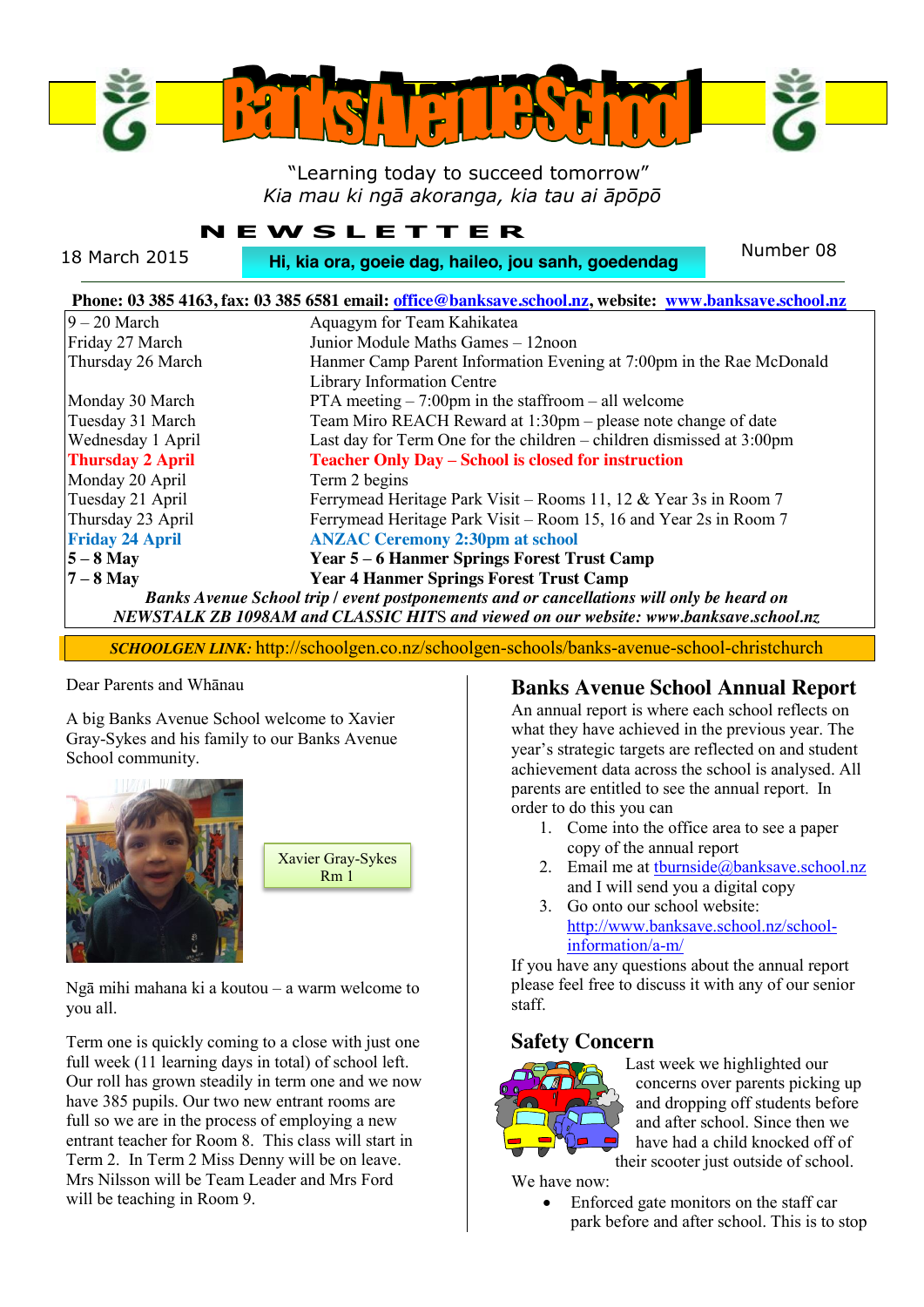parents swinging into the staff car park. **Please do NOT park on the yellow lines.**

Notified the City Council Parking Division about our on-going concerns. They will be coming out to do another round of warnings and ticketing to parents who are not acting in a responsible and safe manner.

We acknowledge that parking at peak times is horrendous but we plead with all parents to take extra safety measures so we can ensure all our children remain safe.



*Jekita being a responsible gate monitor!*

# **Principal Acknowledgement Giving a Helping Hand**

At Banks Avenue School we like to buddy up our new pupils with an older pupil to be their 'big buddy'. Michael is Lyrics *big buddy* and he is doing an amazing job. Well done Michael!



# **Student Leader Update**

Our student leaders are doing a great job behind the scenes. They meet once a week for half an hour to discuss and organise how they can contribute to Banks Avenue School to make it a better place for all.

# **Mufti Day**

We had a much needed fun mufti day last Friday. This was organised by the school's student leaders so they could make a donation to the *Waimairi Surf Life Savers* and *The Canine Protection League.* We raised \$351.00! Thanks to all who sup[ported this](http://www.dreamstime.com/royalty-free-stock-photography-globe-earth-mascot-thumbs-up-image23275007)  day.

# **Tidy Kiwi Initiative**

Our student leaders are currently catching children making good choices with rubbish in the playground. They are writing

children's names down and will be doing a draw each week to see who gets to have lunch with me!

# **Used Mobile Telephones**

Student leaders collect old mobile phones which they send off in support of Starship

Hospital. If you have any old phones laying around drop them into the box in the office foyer.



## **Next Project**

Our leaders are investigating the making and costing of *monitor wrist bands* for children who help around the school but who do not have badges e.g. milk monitors and gate monitors. Watch this space to see what they decide on!

# **Teacher Only Day Thursday 2 April**

A reminder that school closes for Term 1 on Wednesday 1 April as all staff will be involved in a *teacher only day* on Thursday 2 April. School opens again on Monday 20 April.

## **Lunch on Line**

*Lunch on line* was set up last year to make it a bit easier for parents so that one day a week children could have a bought lunch. On average about 70 children use this scheme each week.

In order for *lunch on line* to continue operating we

need a new group of parents to step forward to help distribute the lunches each week. This would involve coming to school on a Thursday sorting the lunches into class bags and then getting the bags to the classrooms. It only takes about



half an hour from  $12:00 - 12:30$ pm. The lady who has been organising this can no longer help so we are desperate to get some new blood in to help.

If you would like to support us ring Christine on 027 3733762 and she will give you specifics details of what is involved.

If you are not currently using our *lunch on line* service and you would like to, go to: [www.lunchonline.co.nz](http://www.lunchonline.co.nz/) to begin. Sydenham Bakery will deliver hot and cold food to school ready for lunch. You must register your child(ren) online to begin ordering. Orders must be in by 9:00am.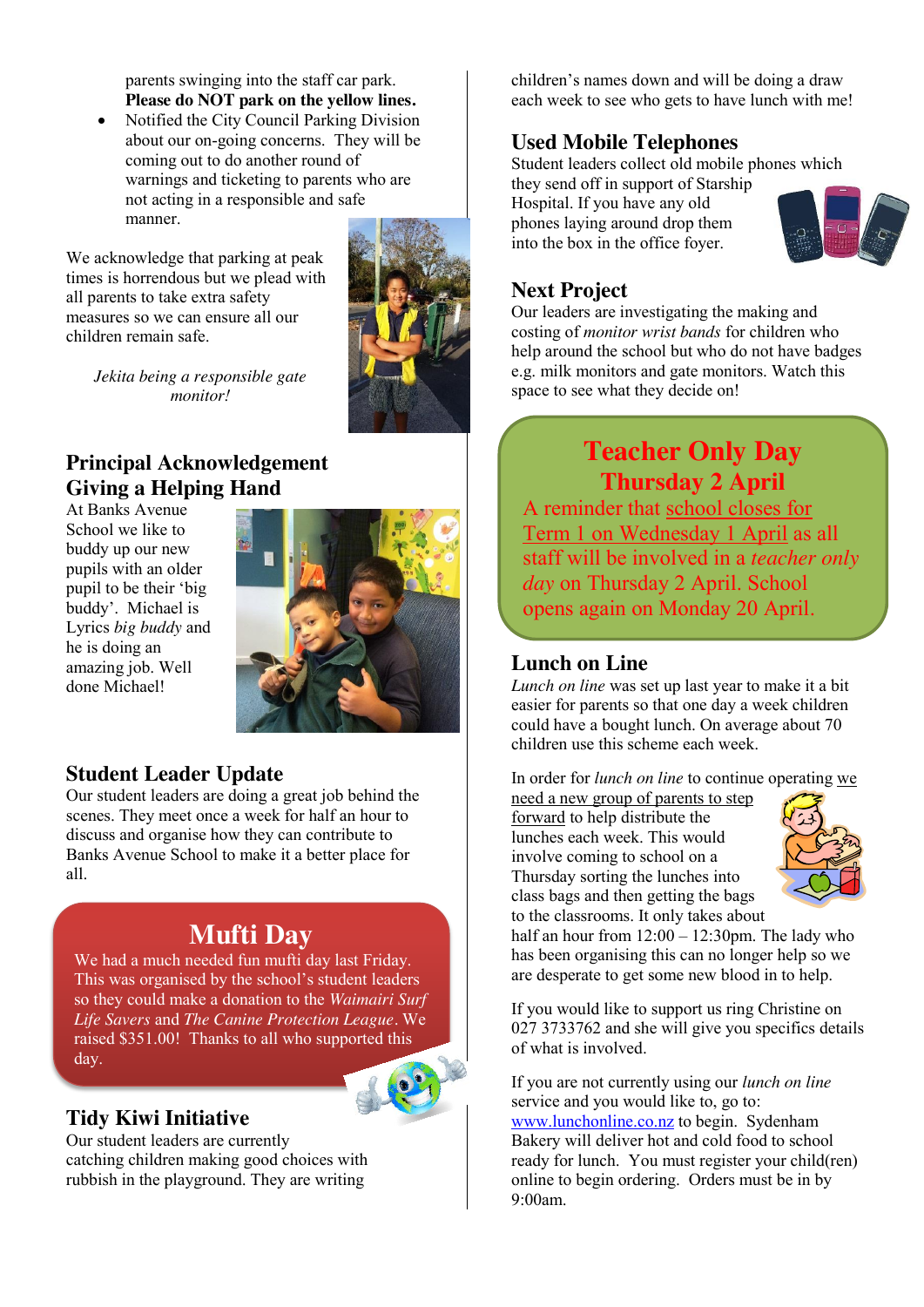## **Wheels Day**

This has proven to be great hit with children. Originally we had it operating on a Friday but when we changed kapa haka to a Friday lunch time we needed to change our wheels day so it is now every Thursday. We started with Team Kahikatea and Team Miro having separate sessions however for the



last two weeks we have had the court open at morning tea and lunch time to both groups of children and this is not causing any problems.

**'HOT SHOT' LEARNER**





**Congratulations Ariana MacKenzie from Room 11. Ariana is such a great writer and has so improved her work habits.**

Good on you young lady.  $\odot$ 

#### **Free Firewood**

We have a fence being demolished over a holiday period. If you would like some of this wood as firewood, contact Steve, our caretaker





**Scholastic Book Club Issue 2 brochures went home last week.**

**Orders close Friday 20 March 2015.**

#### **Chocolate Fundraising**

WOW we have **sold \$15,000** from our chocolate sales! We still have many boxes left over so if you would



like to challenge yourself and sell more come and see Ms Mora and she will organise for you to get more boxes. We will be extending our sales until 27 March. Great work everyone!!!

## **PTA NEWS**

#### **Next meeting:**

 *Monday 30 March*  *7:00pm in the staffroom All welcome* 



**Invitations are going home to the parents new to our school.**

**Second Hand Uniforms – the shop will be open** from:

> $8.30 - 9:00$ am  $2:45 - 3:15$ pm on Friday 27 March

## **BOARD OF TRUSTEES**

#### Next meeting

*Tuesday 28 April at 6:15pm In the Sky Room All welcome*



#### **COMMUNITY NEWS**

*As part of a service to our local community we publish information about community services and activities in our Community News column. While we are happy to publish these notices, we do not run any background checks on any individuals or community groups who provide information to be published.*



#### **HOUSE TO RENT!**

3 bedrooms, 3 living areas, fully fenced, gated, warm home for

rent. Comes with one bunk and dry firewood for this year only. Wainoni area. \$445 a week, plus 4 weeks bond. Must prove you are working ie pay slip etc. Available in one to two weeks. Phone Rachael 027 925 1055.

#### **PALM COTTAGE OPPORTUNITY SHOP** –

8 New Brighton Rd (opposite Palms entrance) An Outreach of Crossway Community Church "Bag A Bargain", Fill a bag of clothing for \$5.00, for the next 2 weeks prior to changing over to